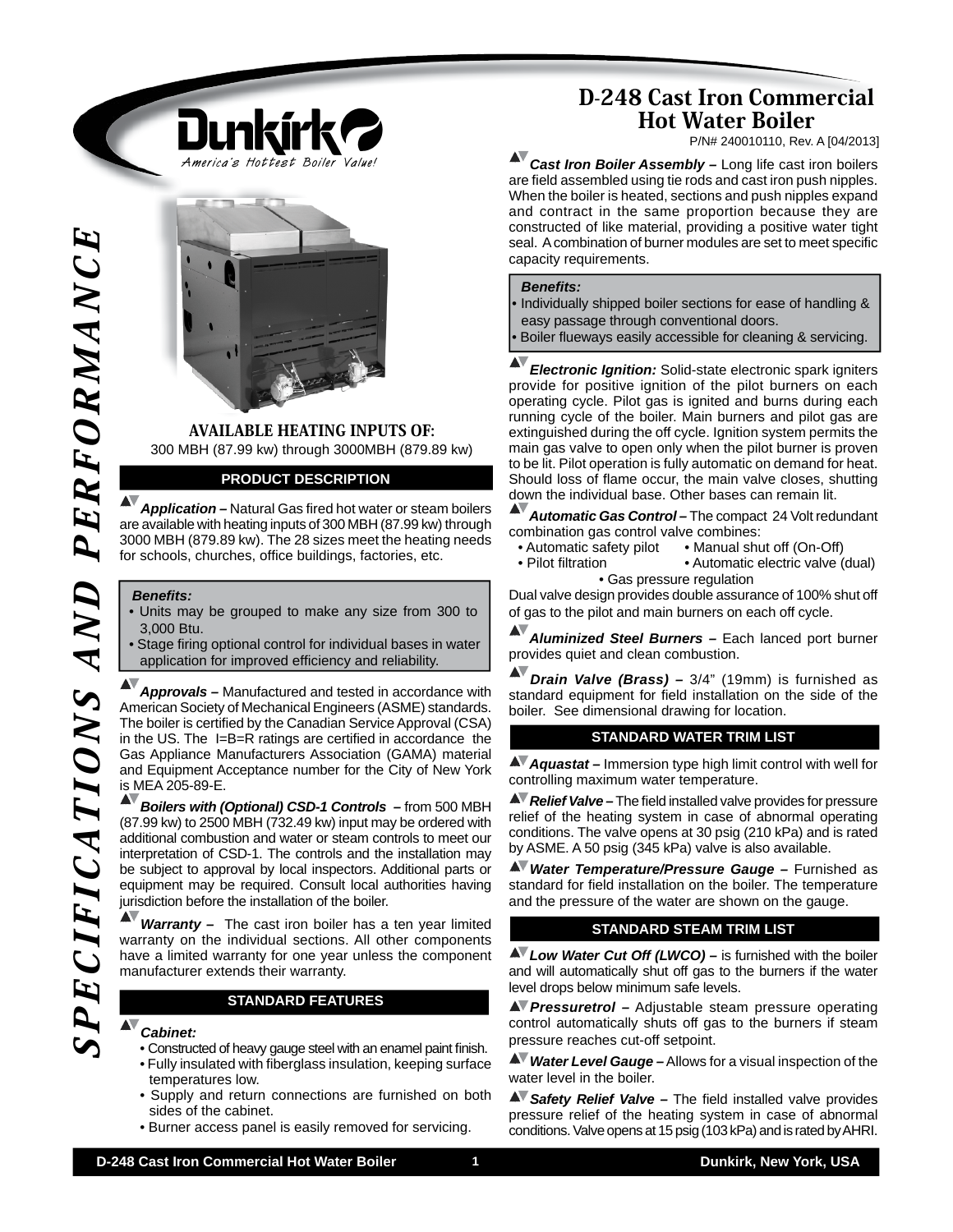## **D-248 CAST IRON COMMERCIAL HOT WATER BOILER**

| Model     | Input<br>(Mbh)<br>(1) | Gross<br>Output<br>(Mbh)       | <b>Net AHRI</b><br>Ratings |       | <b>Base Size &amp; Flue Outlet</b> |                               |                | Chimney<br>$Size^{(4)}$ | Vent<br><b>Connector Size</b>                                                                                                                                                                                                                | Therm. | Comb       | <b>Pressure Drop Thru</b><br><b>Water Boiler</b> |               |  |
|-----------|-----------------------|--------------------------------|----------------------------|-------|------------------------------------|-------------------------------|----------------|-------------------------|----------------------------------------------------------------------------------------------------------------------------------------------------------------------------------------------------------------------------------------------|--------|------------|--------------------------------------------------|---------------|--|
|           |                       |                                | Water<br>(Mbh) $(2)$       |       | 300(8")                            | 400<br>(10")                  | 500<br>(12")   | I.D. x Ht.              | to Chimney (4)                                                                                                                                                                                                                               | Eff.   | <b>Eff</b> | <b>GPM</b>                                       | In.<br>Water  |  |
| D248-300  | 300                   | 241                            | 210                        |       | $\mathbf{1}$                       | $\mathbf 0$                   | $\mathbf{O}$   | 8" x 20"                | 8                                                                                                                                                                                                                                            | 77.5   | 80.4       | 18.9<br>37.8                                     | 0.10<br>0.50  |  |
| D248-400  | 400                   | 322                            | 280                        |       | 0                                  | 1                             | 0              | 10" x 20"               | 10                                                                                                                                                                                                                                           | 77.5   | 80.5       | 25.2                                             | 0.27          |  |
|           |                       |                                |                            |       |                                    |                               |                |                         |                                                                                                                                                                                                                                              |        |            | 50.4<br>31.5                                     | 0.86<br>0.40  |  |
| D248-500  | 500                   | 403                            | 350                        |       | 0                                  | 0                             | 1              | 12" x 20"               | 12                                                                                                                                                                                                                                           | 77.5   | 80.5       | 63.0<br>37.8                                     | 1.20<br>0.50  |  |
| D248-600  | 600                   | 482                            | 419                        |       | 2                                  | $\mathbf 0$                   | $\mathbf{O}$   | 12" x 20'               | 12                                                                                                                                                                                                                                           | 77.5   | 80.4       | 75.6                                             | 1.70          |  |
| D248-700  | 700                   | 563                            | 490                        |       | 1                                  | 1                             | 0              | 12" x 20"               | 12                                                                                                                                                                                                                                           | 77.5   | 80.5       | 44.1<br>88.2                                     | 0.70<br>2.50  |  |
| D248-800  | 800                   | 644                            | 560                        |       | 0                                  | $\overline{2}$                | 0              | 14" x 20"               | 14                                                                                                                                                                                                                                           | 77.5   | 80.5       | 50.4<br>100.8                                    | 0.88<br>2.90  |  |
| D248-900  | 900                   | 725                            | 630                        |       | 0                                  | 1                             | 1              | 14" x 20'               | 14                                                                                                                                                                                                                                           | 77.5   | 80.5       | 56.7<br>113.4                                    | 1.10<br>3.80  |  |
| D248-1000 | 1000                  | 805                            | 700                        |       | $\mathbf 0$                        | $\mathbf 0$                   | 2              | 14" x 20'               | 14                                                                                                                                                                                                                                           | 77.5   | 80.5       | 63.0<br>126.0                                    | 1.30<br>4.00  |  |
| D248-1100 | 1100                  | 884                            | 769                        |       | $\mathbf{1}$                       | $\overline{2}$                | $\mathbf{O}$   | 16" x 20"               | 16                                                                                                                                                                                                                                           | 77.5   | 80.5       | 69.3                                             | 1.50          |  |
| D248-1200 | 1200                  | 966                            | 840                        |       | 0                                  | 3                             | $\mathbf{O}$   | 16" x 20'               | 16                                                                                                                                                                                                                                           | 77.5   | 80.5       | 138.6<br>75.6                                    | 5.00<br>1.80  |  |
|           |                       |                                |                            |       |                                    |                               |                |                         |                                                                                                                                                                                                                                              |        |            | 151.2<br>81.9                                    | 6.00<br>2.00  |  |
| D248-1300 | 1300                  | 1045                           | 909                        |       | $\mathbf{1}$                       | $\mathbf 0$                   | $\overline{2}$ | $16"$ x $20'$           | 16                                                                                                                                                                                                                                           | 77.5   | 80.5       | 163.8                                            | 5.60          |  |
| D248-1400 | 1400                  | 1127                           | 980                        |       | $\mathbf 0$                        | $\mathbf{1}$                  | 2              | 18" x 20'               | 18                                                                                                                                                                                                                                           | 77.5   | 80.5       | 88.2<br>176.4                                    | 2.40<br>7.00  |  |
| D248-1500 | 1500                  | 1208                           | 1050                       |       | 0                                  | $\mathbf 0$                   | 3              | 18" x 20'               | 18                                                                                                                                                                                                                                           | 77.5   | 80.5       | 94.5<br>189.0                                    | 2.60<br>8.30  |  |
| D248-1600 | 1600                  | 1288                           | 1120                       |       | 0                                  | 4                             | $\mathbf{O}$   | 18" x 20'               | 18                                                                                                                                                                                                                                           | 77.5   | 80.5       | 100.8                                            | 2.80          |  |
|           |                       |                                |                            |       |                                    |                               |                |                         |                                                                                                                                                                                                                                              |        |            | 201.0<br>107.1                                   | 9.60<br>3.15  |  |
| D248-1700 | 1700                  | 1367                           | 1189                       |       | $\mathbf{1}$                       | 1                             | $\overline{2}$ | 18" x 20"               | 18                                                                                                                                                                                                                                           | 77.5   | 80.5       | 214.2<br>113.4                                   | 10.30<br>3.50 |  |
| D248-1800 | 1800                  | 1449                           | 1260                       |       | 0                                  | $\overline{2}$                | $\overline{c}$ | 20" x 20'               | 20                                                                                                                                                                                                                                           | 77.5   | 80.5       | 226.8                                            | 11.00         |  |
| D248-1900 | 1900                  | 1530                           | 1330                       |       | 0                                  | 1                             | 3              | 20" x 20'               | 20                                                                                                                                                                                                                                           | 77.5   | 80.5       | 119.7<br>239.4                                   | 4.00<br>12.50 |  |
| D248-2000 | 2000                  | 1610                           | 1400                       |       | 0                                  | 0                             | 4              | 20" x 20"               | 20                                                                                                                                                                                                                                           | 77.5   | 80.5       | 126.0<br>252.0                                   | 4.50<br>14.00 |  |
| D248-2100 | 2100                  | 1688                           | 1468                       |       | $\overline{2}$                     | $\mathbf 0$                   | 3              | 20" x 20"               | 20                                                                                                                                                                                                                                           | 77.5   | 80.5       | 132.3<br>264.6                                   | 4.95<br>16.00 |  |
| D248-2200 | 2200                  | 1771                           | 1540                       |       | 0                                  | 3                             | $\overline{2}$ | 22" x 20'               | 22                                                                                                                                                                                                                                           | 77.5   | 80.5       | 138.6                                            | 5.40          |  |
|           |                       |                                |                            |       |                                    |                               |                |                         |                                                                                                                                                                                                                                              |        |            | 277.2<br>144.9                                   | 18.00<br>5.70 |  |
| D248-2300 | 2300                  | 1852                           | 1610                       |       | 0                                  | $\overline{2}$                | 3              | 22" x 20'               | 22                                                                                                                                                                                                                                           | 77.5   | 80.5       | 289.8<br>151.2                                   | 17.00<br>8.00 |  |
| D248-2400 | 2400                  | 1932                           | 1680                       |       | 0                                  | 1                             | 4              | 22" x 20'               | 22                                                                                                                                                                                                                                           | 77.5   | 80.5       | 302.4                                            | 19.00         |  |
| D248-2500 | 2500                  | 2013                           | 1750                       |       | 0                                  | 0                             | 5              | 22" x 20'               | 22                                                                                                                                                                                                                                           | 77.5   | 80.5       | 157.5<br>315.0                                   | 8.00<br>20.50 |  |
| D248-2600 | 2600                  | 2090                           | 1817                       |       | $\overline{2}$                     | 0                             | 4              | 22" x 20"               | 22                                                                                                                                                                                                                                           | 77.5   | 80.5       | 163.8<br>327.6                                   | 7.00<br>24.00 |  |
| D248-2700 | 2700                  | 2171                           | 1888                       |       | 1                                  | 1                             | 4              | 24" x 20"               | 24                                                                                                                                                                                                                                           | 77.5   | 80.5       | 170.1                                            | 7.50          |  |
| D248-2800 | 2800                  | 2254                           |                            |       |                                    |                               | 4              | 24" x 20'               |                                                                                                                                                                                                                                              |        | 80.5       | 340.2<br>176.4                                   | 24.00<br>8.00 |  |
|           |                       |                                | 1960                       |       | 0                                  | $\overline{2}$                |                |                         | 24                                                                                                                                                                                                                                           | 77.5   |            | 352.8<br>182.8                                   | 26.00<br>8.50 |  |
| D248-2900 | 2900                  | 2335                           | 2030                       |       | 0                                  | 1                             | 5              | 24" x 20"               | 24                                                                                                                                                                                                                                           | 77.5   | 80.5       | 365.5                                            | 27.50         |  |
| D248-3000 | 3000                  | 2415                           | 2100                       |       | 0                                  | 0                             | 6              | 24" x 20"               | 24                                                                                                                                                                                                                                           | 77.5   | 80.5       | 189.1<br>378.2                                   | 9.00<br>29.00 |  |
|           |                       | Right & Left End Tappings Data |                            |       |                                    |                               |                |                         | 1. Ratings are at sea level to 2,000 feet. For altitudes above 2,000 feet, reduce all ratings 4% for each 1,000 feet                                                                                                                         |        |            |                                                  |               |  |
|           |                       |                                | Opening                    | Size  | Water                              | above sea level.<br>selecting |                |                         | 2. Net AHRI water ratings based on a piping and pickup allowance of 1.15. Contact Technical Support before                                                                                                                                   |        |            |                                                  |               |  |
|           |                       |                                | Α                          | $4$ " | Supply and<br>Return               | piping systems, etc.          |                |                         | boiler for installations having unusual piping and pick-up factors, such as intermittent system operations, extensive<br>$3$ . Pressure drop based on given flow from single outlet and returning to single inlet at the opposite end of the |        |            |                                                  |               |  |

selecting<br>boller for installations having unusual piping and pick-up factors, such as intermittent system operations, extensive<br>piping systems, etc.<br>a). Pressure drop based on given flow from single outlet and returning to

| BI | 3/4'               | Drain, Right<br>End | Follow standard engineering practice. | 2223.1/NFPA 54-latest revision, or ASHRAE HVAC Systems and Equipment Handbook, Chimney, Gas Vent, and  <br>Fireplace Systems, or the Standard for Chimneys, Fireplaces, Vents, and Solid Fuel Burning Appliances. NFPA 2 |  |
|----|--------------------|---------------------|---------------------------------------|--------------------------------------------------------------------------------------------------------------------------------------------------------------------------------------------------------------------------|--|
|    | $1/2$ <sup>*</sup> | Limit Control       | <b>Certifications</b>                 |                                                                                                                                                                                                                          |  |
|    |                    | Accessories         |                                       |                                                                                                                                                                                                                          |  |
|    |                    | <b>Relief Valve</b> |                                       |                                                                                                                                                                                                                          |  |
|    | 3/4                | Plugged             |                                       | www.ahridirectory.org                                                                                                                                                                                                    |  |

\*If opening F is to be used for something other than the Safety Valve or Pressure Relief Valve, or the Safety/Relief Valve is **All ratings and specifications subject to change.**<br>larger than 1", the Safety/Relief Valve must

B 1/2" Plugged C 3/4" Drain, Left End

 $A$  B

 $D_{\text{max}}$  F

B

G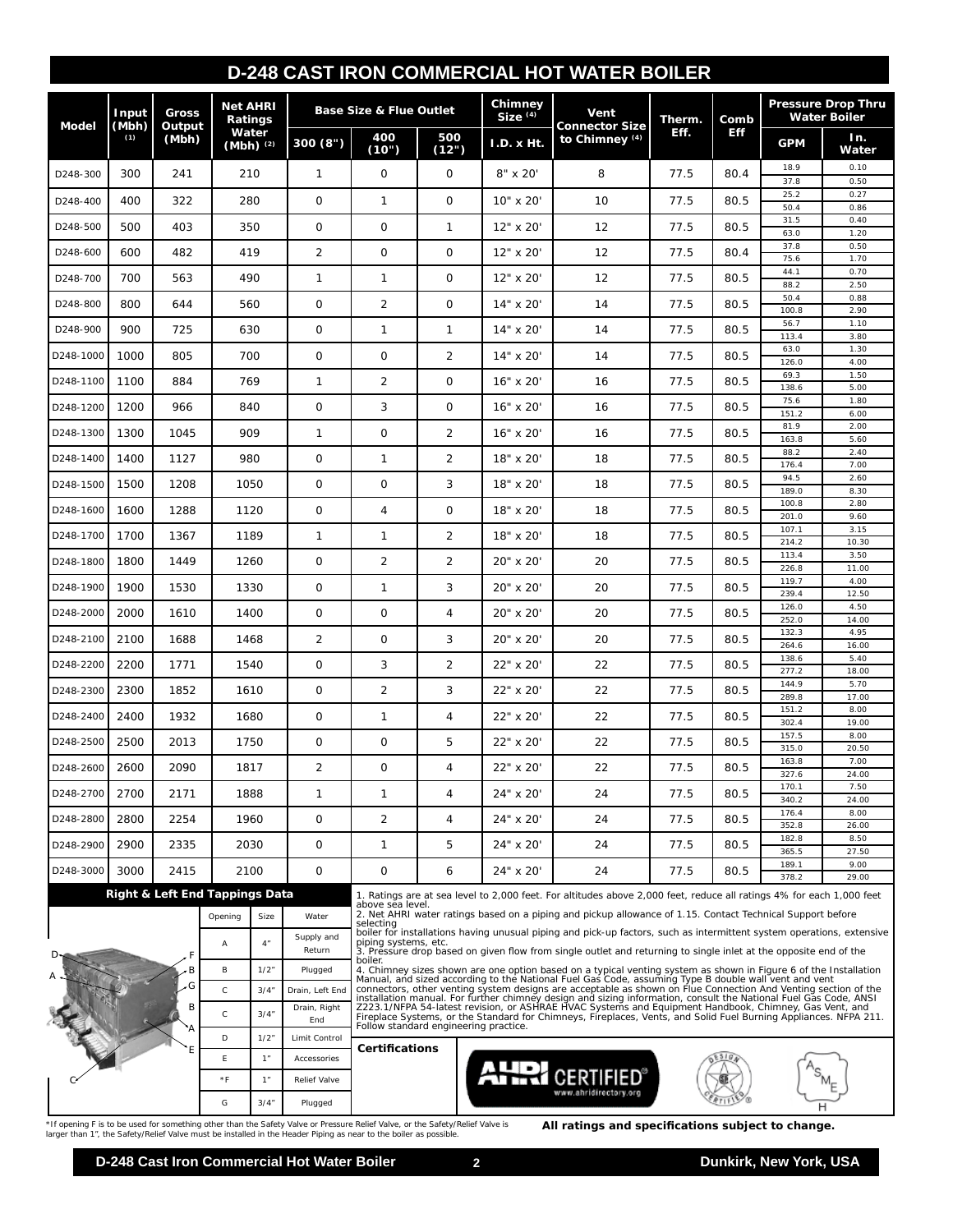# **D-248 CAST IRON COMMERCIAL HOT WATER BOILER**







*ALL SUPPLY AND RETURN CONNECTIONS ARE 4 INCH*

| <b>Boiler</b>                                                      | <b>Water Content</b><br>in Gallons |                                 | <b>Shipping</b><br>Weight            | A<br><b>Jacket</b>                              | AA<br>Base &                                   | C                                         | D                                         | Е                                        | Е                                          | G                                         | Н                                                                            | п                                              |
|--------------------------------------------------------------------|------------------------------------|---------------------------------|--------------------------------------|-------------------------------------------------|------------------------------------------------|-------------------------------------------|-------------------------------------------|------------------------------------------|--------------------------------------------|-------------------------------------------|------------------------------------------------------------------------------|------------------------------------------------|
| Model No.                                                          | <b>Steam</b>                       | <b>Water</b>                    | Lbs.                                 | <b>Width</b><br>$L$ to $R$                      | <b>Battery</b><br>Length                       |                                           |                                           |                                          |                                            |                                           |                                                                              |                                                |
| D-248 300<br>D-248 400<br>D-248 500                                | 20<br>25<br>30                     | 26<br>33<br>40                  | 922<br>1133<br>1344                  | 18 3/4<br>23<br>271/4                           | 16 3/4<br>21<br>25 1/4                         | 93/8<br>111/2<br>13 5/8                   | —<br>—                                    | —                                        | —<br>—                                     |                                           | -<br>$\overline{\phantom{0}}$<br>-                                           | 93/8<br>111/2<br>13 5/8                        |
| D-248 600<br>D-248 700<br>D-248 800<br>D-248 900<br>D-248 1000     | 35<br>40<br>45<br>50<br>55         | 46<br>52<br>58<br>65<br>71      | 1555<br>1766<br>1977<br>2188<br>2399 | 311/2<br>35 3/4<br>40<br>44 1/4<br>48           | 29 1/2<br>34 3/4<br>38<br>42 1/4<br>46 1/2     | 93/8<br>93/8<br>111/2<br>111/2<br>13 5/8  | 12 3/4<br>14 7/8<br>17<br>19 1/8<br>211/4 | -<br>-<br>-<br>-                         | -                                          |                                           | -<br>—<br>-<br>-                                                             | 93/8<br>111/2<br>111/2<br>13 5/8<br>13 5/8     |
| D-248 1100<br>D-248 1200<br>D-248 1300<br>D-248 1400<br>D-248 1500 | 60<br>65<br>70<br>75<br>80         | 78<br>84<br>91<br>97<br>104     | 2610<br>2821<br>3032<br>3243<br>3454 | 52 3/4<br>57<br>61 1/4<br>65 1/2<br>69 3/4      | 50 3/4<br>55<br>59 1/4<br>63 1/2<br>67 3/4     | 93/8<br>111/2<br>93/8<br>111/2<br>13 5/8  | 14 7/8<br>17<br>17<br>19 1/8<br>211/4     | 17<br>17<br>211/4<br>211/4<br>211/4      | -<br>—<br>-                                |                                           | -<br>-<br>-<br>-<br>-                                                        | 111/2<br>111/2<br>13 5/8<br>13 5/8<br>13 5/8   |
| D-248 1600<br>D-248 1700<br>D-248 1800<br>D-248 1900<br>D-248 2000 | 85<br>90<br>95<br>100<br>105       | 110<br>117<br>123<br>130<br>136 | 3665<br>3876<br>4087<br>4298<br>4509 | 74<br>78 1/4<br>82 1/2<br>86 3/4<br>91          | 72<br>76 1/4<br>80 1/2<br>84 3/4<br>89         | 111/2<br>93/8<br>111/2<br>111/2<br>13 5/8 | 17<br>14 7/8<br>17<br>19 1/8<br>211/4     | 17<br>19 1/8<br>19 1/8<br>211/4<br>211/4 | 17<br>211/4<br>211/4<br>211/4<br>211/4     |                                           | -<br>-<br>-<br>-<br>-                                                        | 111/2<br>13 5/8<br>13 5/8<br>13 5/8<br>13 5/8  |
| D-248 2100<br>D-248 2200<br>D-248 2300<br>D-248 2400<br>D-248 2500 | 110<br>115<br>120<br>125<br>130    | 143<br>149<br>156<br>162<br>169 | 4720<br>4931<br>5142<br>5353<br>5564 | 95 1/4<br>99 1/2<br>103 3/4<br>108<br>112 1/4   | 93 1/4<br>971/2<br>101 3/4<br>106<br>110 1/4   | 93/8<br>111/2<br>111/2<br>111/2<br>13 5/8 | 12 3/4<br>17<br>17<br>19 1/8<br>211/4     | 17<br>17<br>19 1/8<br>211/4<br>211/4     | 211/4<br>19 1/8<br>211/4<br>211/4<br>211/4 | 211/4<br>211/4<br>211/4<br>211/4<br>211/4 | -<br>$\qquad \qquad -$<br>-<br>$\overline{\phantom{0}}$<br>$\qquad \qquad -$ | 13 5/8<br>13 5/8<br>13 5/8<br>13 5/8<br>13 5/8 |
| D-248 2600<br>D-248 2700<br>D-248 2800<br>D-248 2900<br>D-248 3000 | 135<br>140<br>145<br>150<br>155    | 175<br>182<br>188<br>195<br>201 | 5775<br>5986<br>6197<br>6408<br>6619 | 116 1/2<br>120 3/4<br>125<br>129 1/4<br>133 1/2 | 1141/2<br>118 3/4<br>123<br>127 1/4<br>131 1/2 | 93/8<br>93/8<br>111/2<br>111/2<br>13 5/8  | 12 3/4<br>14 7/8<br>17<br>19 1/8<br>211/4 | 17<br>19 1/8<br>19 1/8<br>211/4<br>211/4 | 211/4<br>211/4<br>211/4<br>211/4<br>211/4  | 211/4<br>211/4<br>211/4<br>211/4<br>211/4 | 211/4<br>211/4<br>211/4<br>211/4<br>211/4                                    | 13 5/8<br>13 5/8<br>13 5/8<br>13 5/8<br>13 5/8 |

**D-248 Cast Iron Commercial Hot Water Boiler 3 Dunkirk, New York, USA**